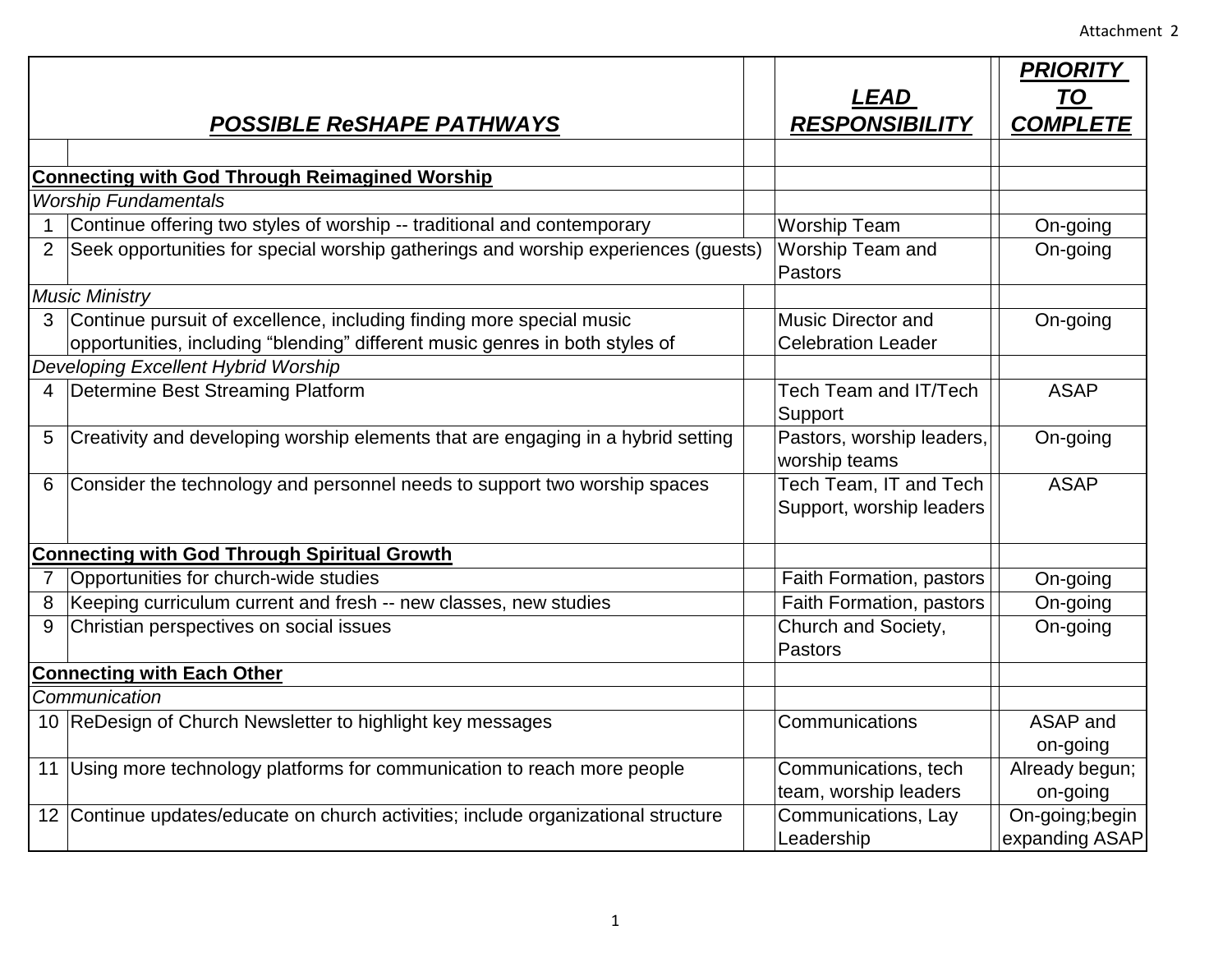|                                                         |                                                                                  |                                       | <b>PRIORITY</b>                             |
|---------------------------------------------------------|----------------------------------------------------------------------------------|---------------------------------------|---------------------------------------------|
|                                                         |                                                                                  | LEAD                                  | <b>TO</b>                                   |
|                                                         | <b>POSSIBLE ReSHAPE PATHWAYS</b>                                                 | <b>RESPONSIBILITY</b>                 | <b>COMPLETE</b>                             |
| <b>Connecting with Each Other (cont.)</b>               |                                                                                  |                                       |                                             |
| <b>Disciple Care</b>                                    |                                                                                  |                                       |                                             |
|                                                         | 13 (Re)Connecting with those who are not participating in the life of our church | Caring                                | High --<br>On-going, very<br>important      |
|                                                         | 14 Being intentional about visiting homebound persons and making hospital visits | <b>Caring and Pastors</b>             | High                                        |
|                                                         | 15   Increasing the amount of care-giving efforts of pastoral Staff              | Caring and Pastors;<br>SPRC?          | High                                        |
|                                                         | Fellowship                                                                       |                                       |                                             |
|                                                         | 16 More fellowship opportunities for all our disciples                           | <b>Family Ministry</b>                | On-Going                                    |
|                                                         |                                                                                  |                                       |                                             |
|                                                         | <b>Connecting with the Community</b>                                             |                                       |                                             |
|                                                         | Communication and Evangelism -- helping the community know our love              |                                       |                                             |
|                                                         | 17 Telling our story in the larger community                                     | Communications and<br>Service/Mission | Begin Work now                              |
| Mission Engagement -- showing our love in the community |                                                                                  |                                       |                                             |
|                                                         | 18 Leverage our efforts by working with existing community aid groups            | Service/Mission                       | Begin Work now                              |
|                                                         | 19 New opportunities to share our facilities with outside groups                 | Service/Mission,                      | Begin Work now                              |
|                                                         | <b>Anticipating / Facilitating Growth</b>                                        |                                       |                                             |
|                                                         | Children/Youth/Young Adults                                                      |                                       |                                             |
|                                                         | 20 Staffing transition creates new possibilities                                 | Family ministry, pastors              | Work has begun;<br>Important to<br>progress |
|                                                         | 21 Enlist Long-term church-wide commitment beginning with education on what      | COS, Family ministry,                 | <b>Work MUST</b>                            |
|                                                         | needs to be done                                                                 | pastors                               | begin NOW                                   |
| <b>Sunday School/Small Groups</b>                       |                                                                                  |                                       |                                             |
|                                                         | 22 Prepare to support "hybrid" small group sessions                              | IT/Tech support, small                |                                             |
|                                                         |                                                                                  | group leaders                         |                                             |
|                                                         | 23 Different scheduling times relative to other weekly activities                | Small group and Sunday                |                                             |
|                                                         |                                                                                  | school leaders                        |                                             |